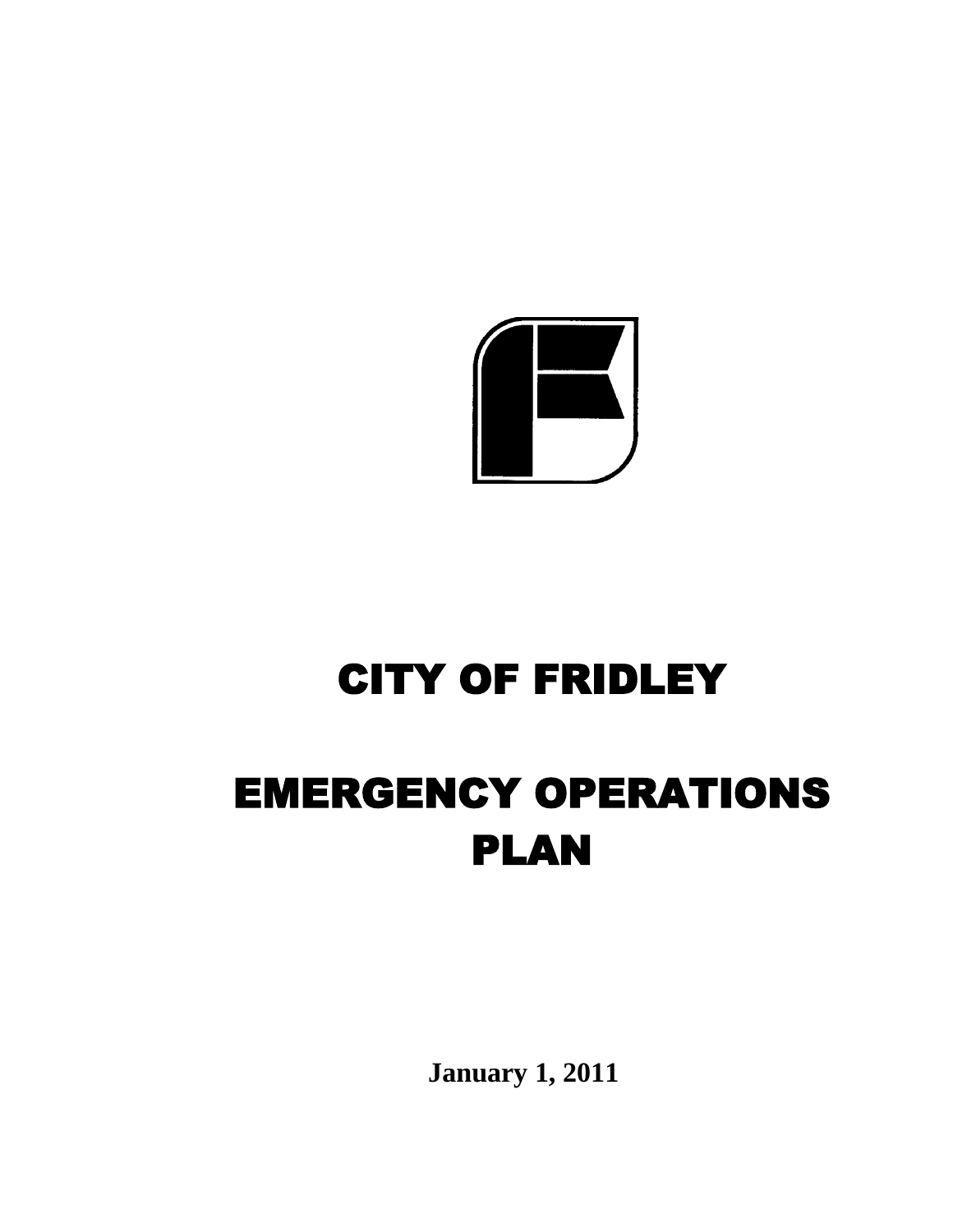To all interested parties,

Thank you for your interest in the City of Fridley Emergency Operations Plan.

The police department has completed a thorough review of the current City of Fridley Emergency Operations Plan as required at least every four years. The Emergency Operations Plan has been revised as needed to comply with federal and state law. The last revision of the plan took place in January, 2007.

Our plan reflects changes in federal and state law, and follows the guidelines of Homeland Security and Emergency Management. Changes in the plan were minimal and reflect compliance with state and federal laws.

This document has been reviewed by the Minnesota Division of Homeland Security and Emergency Management (HSEM) and the Regional Review Committee. This was done in accordance with the four-year review cycle. Plan approval authority Regional Program Coordinator Gary Peterson, from the Division of Homeland Security and Emergency Management, approved the plan on April 15, 2010.

The attached plan is the public portion of the plan. For security reasons we have had to redact some of the operations plan and keep that information private.

Our Emergency Operations Plan is updated each year and reviewed separately by a regional committee, peer agency, state/county officials and City Council.

If you would like any further information or have any questions about the Emergency Operations Plan please feel free to contact our Emergency Management Coordinator, Brian Weierke, at 763-572-3632.

Again, thank you for your interest in the City of Fridley's Emergency Operations Plan.

Sincerely,

Donovan Abbott, Emergency Management Director Police Department City of Fridley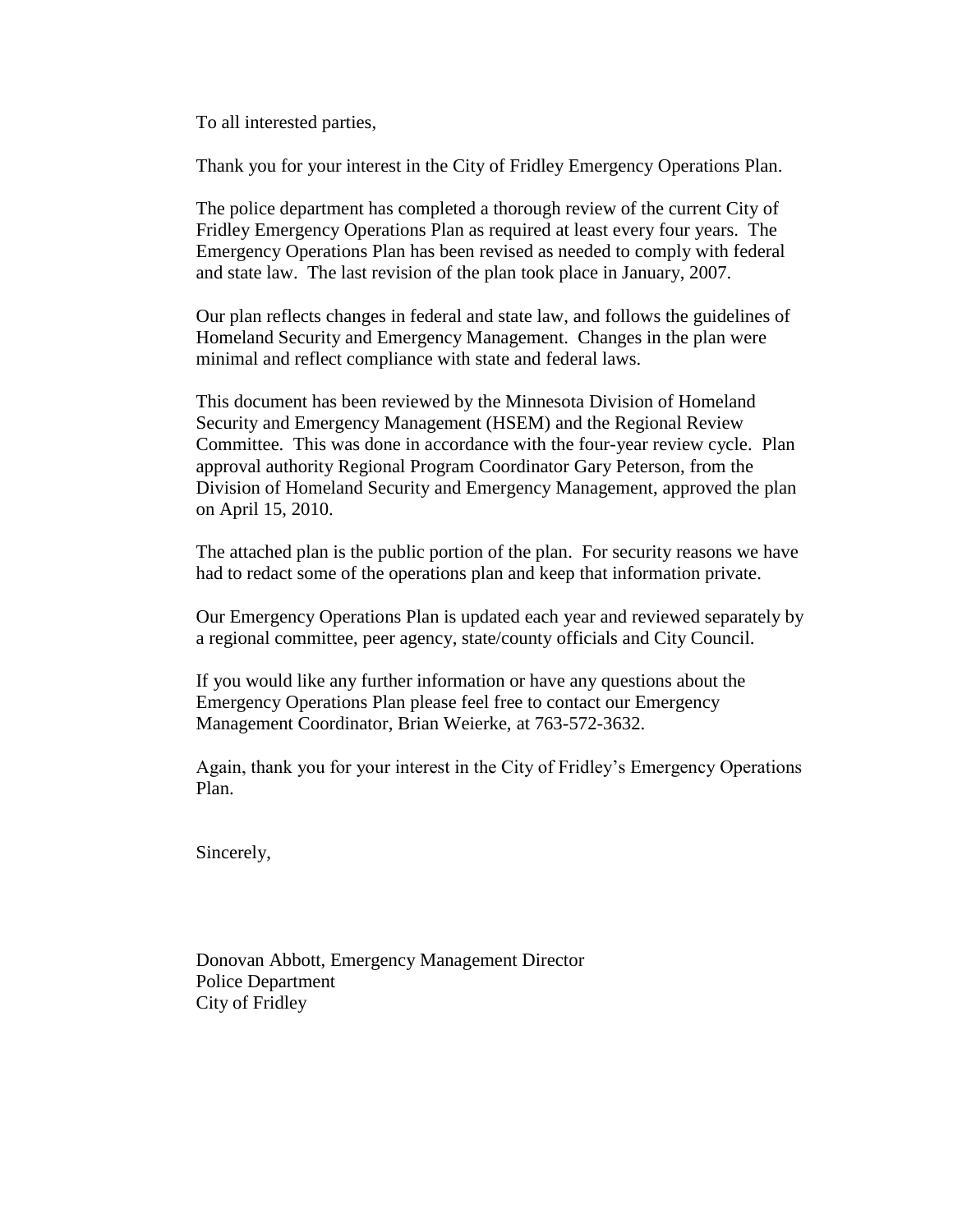# **REASONS FOR THE PLAN:**

#### **Reason for Plan**

Tornadoes, floods, blizzards, and other natural disasters can affect the City of Fridley. In addition, major disasters such as, transportation accidents, explosions, hazardous materials releases, pipeline leaks, disease outbreaks, terrorist attacks, and national security emergencies pose a potential threat to public health and safety. Environmental emergencies related to hazardous materials may also present risks to the community through exposures in the air, surface or ground water, or soil. An emergency plan is needed to ensure the protection of the public from the effects of these hazards.

# **Legal Basis and References:**

The legal basis for planning for and conducting all-hazard emergency operations at the Federal level and State of Minnesota level are listed in the Emergency Management Director's Handbook, Section B. located at the Public Safety Department, Record Storage, or EMDH, Legal.

The legal basis also includes the following:

- Homeland Security and Emergency Management (HSEM)
- MSS Chapter 12
- City of Fridley Ordinance No. 106, Ref.112, as amended
- NIMS City of Fridley Resolution #2005-43
- Mutual Aid Agreements
- **Anoka County Emergency Operations Plan**

### **Direction and Control:**

The direction and control of government operations from a central, protected facility with adequate communications and key personnel is essential to the conduct of emergency operations.

In the City of Fridley, the Mayor is responsible for providing overall direction and control of city government resources involved in the response to a disaster. The City Emergency Management Director will serve in a staff capacity to the Mayor, and will coordinate all aspects of this plan. The City Emergency Management Director will also serve as a liaison with the Anoka County Emergency Management Director. Succession to the Mayor during the emergency shall be City Manager, Public Safety Director, Fire Chief, and Director of Public Works.

The City Council shall make all policy decisions while the mayor shall provide overall direction and control of City government resources involved in the response to a disaster including implementation of the Emergency Operations Plan.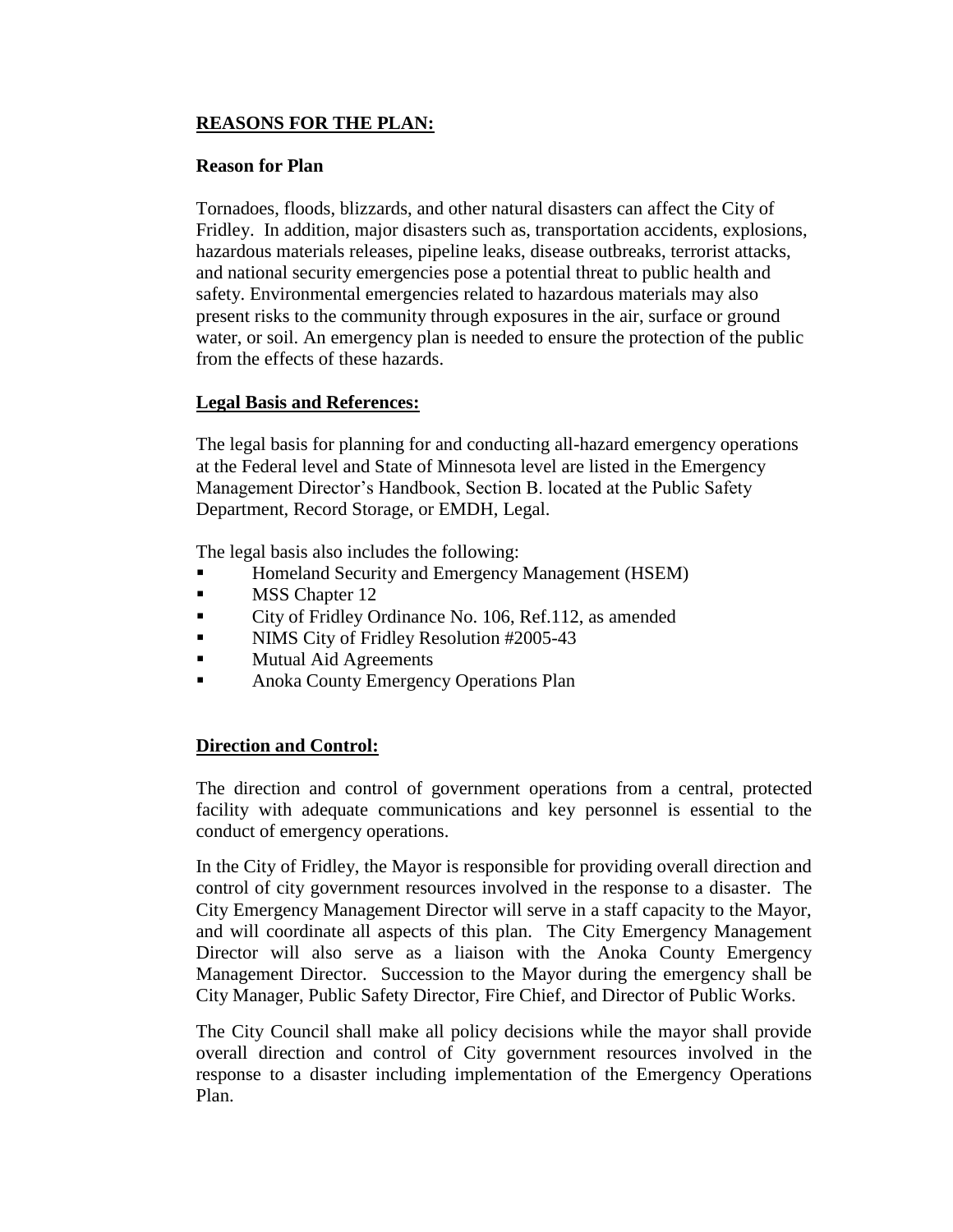A Mayor pro tem shall be chosen from the remaining Councilmember's to serve at the pleasure of the council, who shall act as Mayor in case of the Mayor's temporary disability or absence from the City.

If the Mayor's position is declared vacant, the Councilmember-at-Large shall serve as Mayor until the vacancy is filled.

Direction and control of the City's response to a major disaster will take place from the Fridley Emergency Operating Center (EOC). On-scene command is the ranking senior officer of the responsible department. (For additional EOC information such as staffing, communications, etc., refer to the Direction and Control Annex of this plan.)

### **Emergency Responsibility Assignments:**

- A. A summary of the City of Fridley emergency responsibility assignments, by function, is shown on Chart B. Heads of the various city government departments and agencies will be responsible for carrying out the assignments shown on this chart.
- B. A code letter has assigned responsibilities: "P", "S", or "C".
	- 1. "P" indicates primary operational responsibility, which means the official or agency is in charge of, and responsible to make provisions for, that function.
	- 2. "S" indicates support responsibility, which means the agency so assigned will, if possible, support and assist the official or agency designated primarily responsible.
	- 3. "C" indicates coordination responsibility, as is assigned when several agencies have support capability but not specific official or agency has obvious primary responsibility. This will be especially true when nongovernment agencies are involved.
	- 4. As a general rule, county officials will be primarily responsible for carrying out emergency functions outside city limits, and municipal officials will have the corresponding responsibility within city limits.
	- 5. Only one "P" or "C" can be assigned per function, and a minimum of one "S" should be assigned for each function.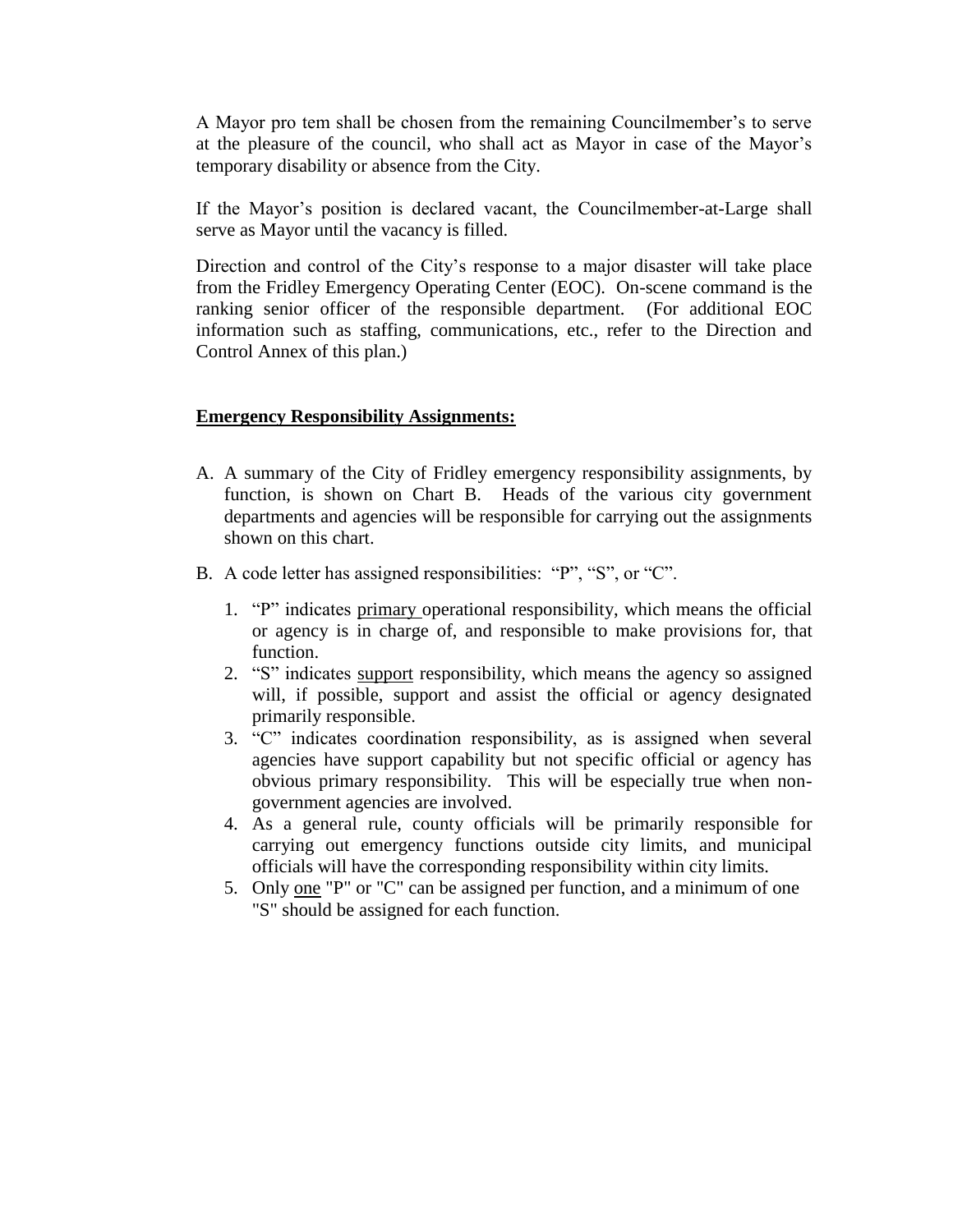# **CHART B EMERGENCY RESPONSIBILITY**

| <b>FUNCTION</b>                                        | <b>RESPONSIBLE AGENCIES</b>                                                                                                                                                           | <b>REMARKS</b>                                              |
|--------------------------------------------------------|---------------------------------------------------------------------------------------------------------------------------------------------------------------------------------------|-------------------------------------------------------------|
| 1. Warning and Notification                            | Central Communication - P<br>Police $-S$<br>Anoka County Emergency Mgmnt. - S                                                                                                         | See Warning and<br><b>Notification Section</b><br>(Annex A) |
| 2. Incident Management                                 | Public Safety Director or Designee - P<br>City Manager - S<br>$Mayor-S$                                                                                                               | See Annex B                                                 |
| 3. Emergency Public<br><b>Information</b>              | City Manager $- P$<br>Mayor - S<br>Public Safety Director - S                                                                                                                         | See Annex C                                                 |
| <b>4. Search and Rescue</b>                            | Fire Department - P<br>Police Department - S<br>Anoka County Sheriff's Dept. - S                                                                                                      | See Annex D                                                 |
| <b>5. Health Protection</b>                            | Unity Hospital – P<br>Anoka County Human services – P<br>Community Health – S<br>Environmental Service Department - S<br>Public Safety - S<br>Red Cross - S<br>Parks & Recreation - S | See Annex E                                                 |
| <b>6. Evacuation, Traffic Control,</b><br>and Security | Police Department - P<br>State Patrol - S<br>Anoka County Sheriff's Office - S<br>Fire Department - S                                                                                 | See Annex F                                                 |
| <b>7. Fire Protection</b>                              | Fire Department - P<br>Anoka Co Mutual Aid Fire Depts. - S                                                                                                                            | See Annex G                                                 |
| 8. Damage Assessment                                   | Code Inspectors - P<br>City Engineer - S<br>Community Development Director - S                                                                                                        | See Annex H                                                 |
| 9. Mass Care                                           | Parks & Recreation Department - P<br>$Red Cross-P$<br>Com Health and Environ Services - S<br><b>Community Social Services - S</b><br>Salvation $Army - S$                             | See Annex I                                                 |
| 10. Debris Management                                  | Public Works - P<br>Mutual Aid - S                                                                                                                                                    | See Annex J                                                 |
| 11. Public Works/Utilities                             | Excel Energy-P<br>Centerpoint - P                                                                                                                                                     | See Annex K                                                 |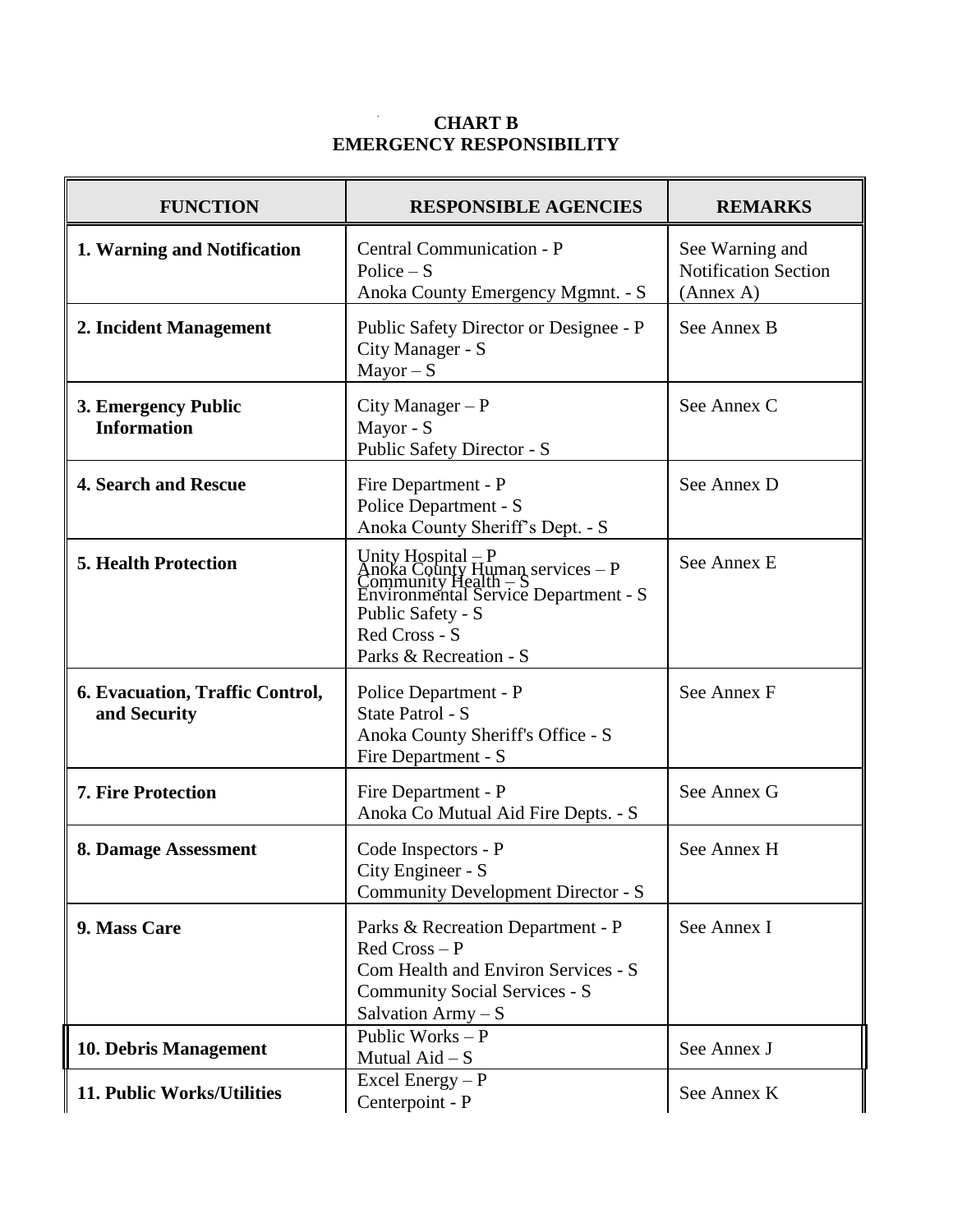| <b>Restoration</b>                                       | <b>Owest - P</b><br>Water/Sewer Public Works - P<br>Assist. Fire Chief - S |                                                                                                                                                                      |
|----------------------------------------------------------|----------------------------------------------------------------------------|----------------------------------------------------------------------------------------------------------------------------------------------------------------------|
| 12. Environmental Hazard<br><b>Response</b>              | Fire - P<br>North Metro SCAT - S<br>St. Paul SCAT - S                      | See Annex L                                                                                                                                                          |
| 13.<br><b>Resource Management</b>                        | <b>Fridley Emergency Management</b>                                        | See Annex M                                                                                                                                                          |
| 14. Terrorism                                            | $FBI - P$<br>$CIA - P$<br>Police Department - S                            | Public Safety is<br>Primary in terms of<br>initial response. FBI<br>and CIA become<br>primary in terms of<br>investigation and on-<br>going response. See<br>Annex N |
| <b>15. Emergency Notification</b><br><b>Contact List</b> | Police Department - P                                                      | See Annex O                                                                                                                                                          |
| <b>16. Continuity of Government</b>                      | Police Department $-P$<br>City Manager - S                                 | See Annex P                                                                                                                                                          |

**Code: P = Primary S = Secondary C = Coordination**

# **Operation Policies:**

In the event of a major disaster, the Mayor may declare a local emergency. Such a declaration will invoke necessary portions of this plan, and will permit the city to take such actions as may be required to protect lives and property. In addition, any or all parts of the plan may be implemented whenever it is deemed necessary in order to provide for the public's safety.

- 1. In the event a local emergency is declared the Mayor will ensure all members of the City Council are notified.
- B. Protection of life and property and alleviation of human distress is the primary goal of city government emergency operations.
- C. In an emergency affecting more than one political jurisdiction, officials of all jurisdictions involved will coordinate their services to the maximum extent possible.
- D. The Emergency Management Director will assist in providing resource coordination between government agencies and the private sector.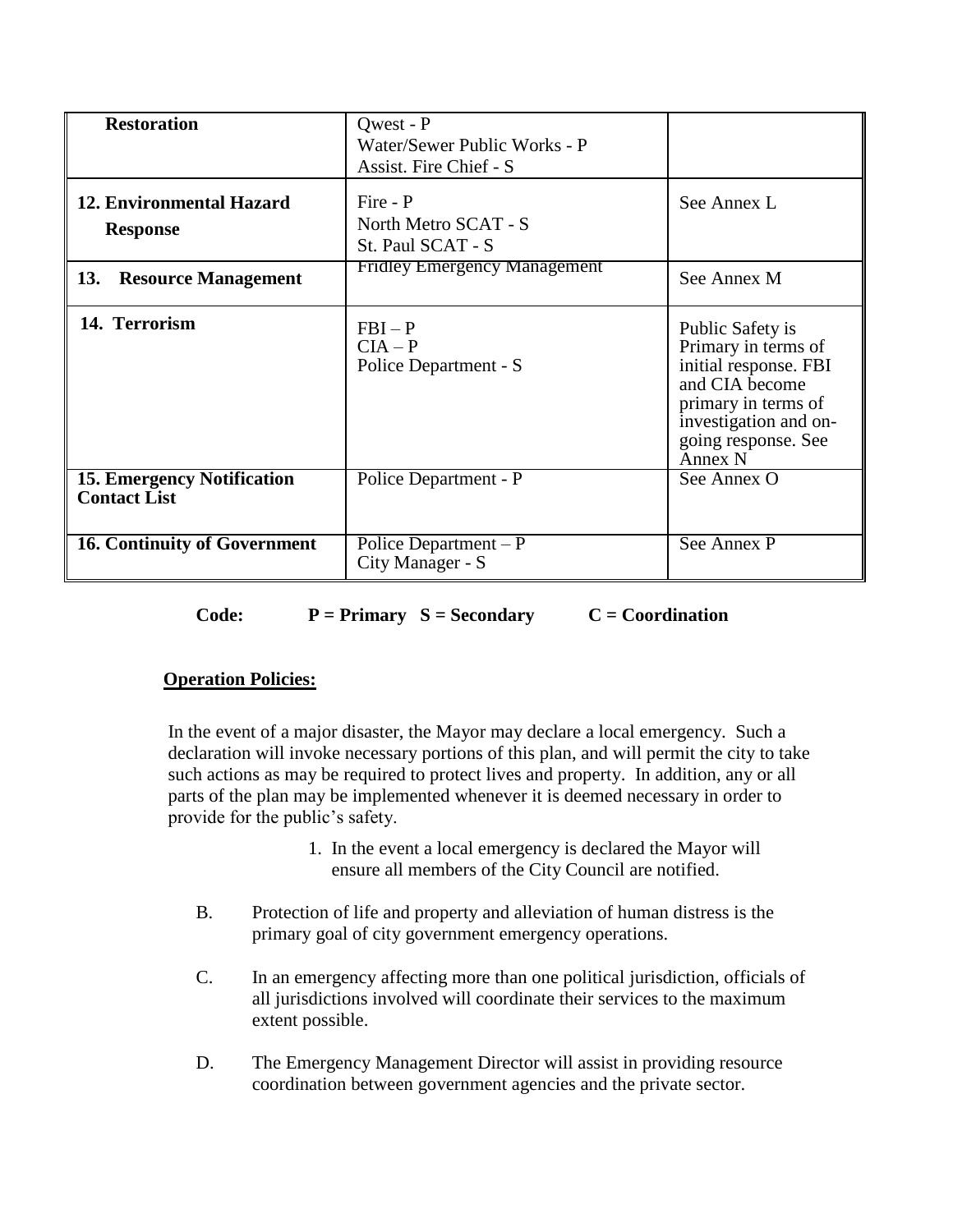- E. Local government resources must be utilized to the maximum before state or federal assistance will be made available.
- F. Each agency, department, or service of city government will provide for the maintenance of records during an emergency. These records should include work hours, equipment hours, supplies and materials consumed injuries to personnel, and damage to public facilities and equipment. Electronic and financial records will be backed up on tape and certain records will be downloaded onto cd's. Some departments will utilize off site storage for certain records deemed appropriate.
- G. All emergency response organizations in the city are required to prepare and maintain SOG's, resource lists and checklists to support their operations. Depending on the emergency, different departments /organizations will be required to be involved, but at minimum they will include police, fire, EMS, public works, administration/Mayor, finance, and MIS.
- H. Mutual Aid Agreements:
	- 1. Law Enforcement Anoka County Joint Law Enforcement Council (On file in the Anoka County Attorney's Office)
	- 2. Fire Anoka County Fire Protection Council (On file in respective cities)

# **State and Federal Support:**

A. *General* 

The City of Fridley Public Safety Director will be responsible for assisting the city in obtaining any county, state or federal government resources that may be needed as a result of a disaster. In carrying out this responsibility, the director will contact the County Emergency Management Director. The county director can provide/obtain technical information and assistance, if requested. Lastly, a summary of state and federal disaster assistance that may be available is contained in Disaster Response and Recovery: A Handbook for Local Government. This document is on file with the Anoka County Emergency Management Director.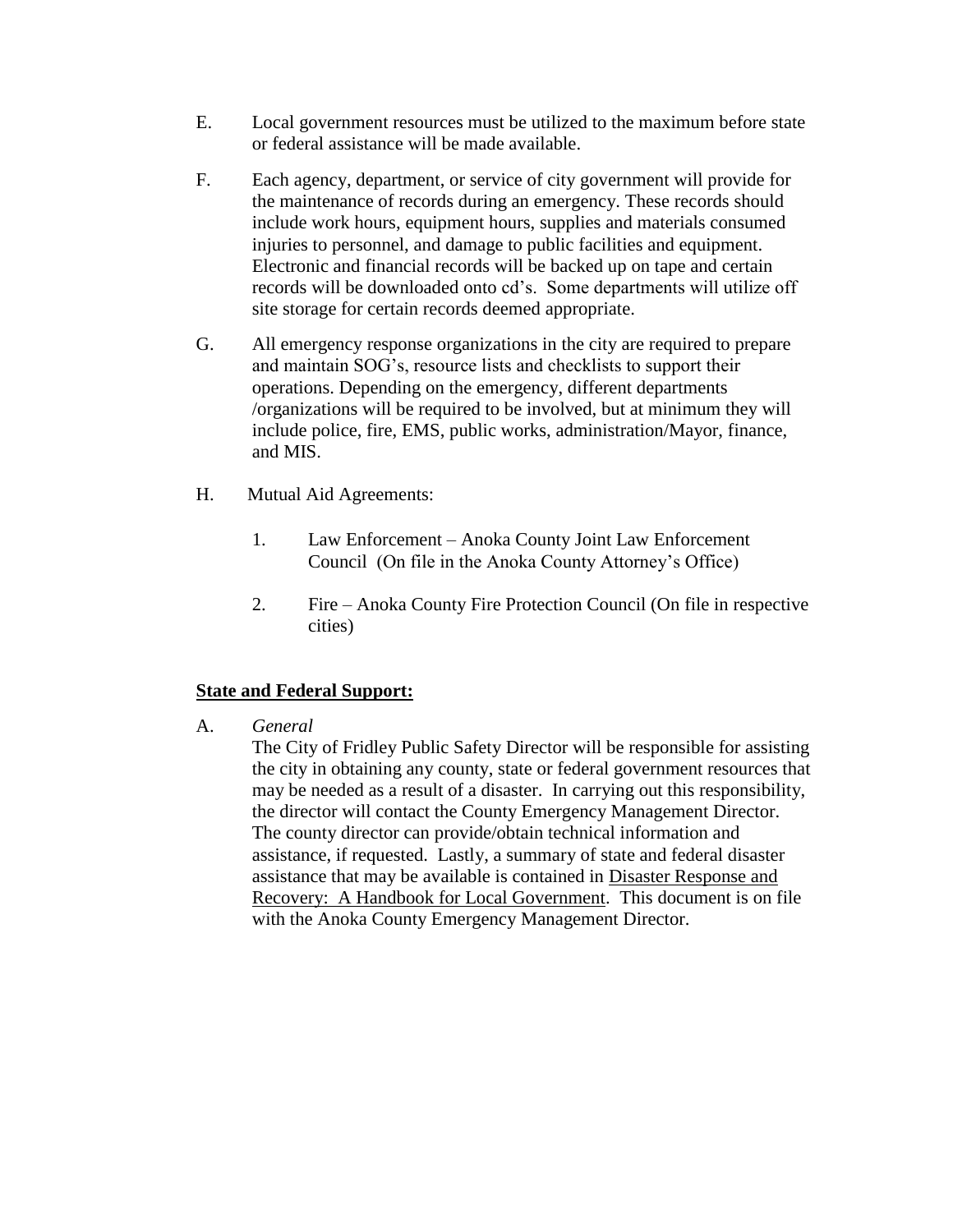# **Plan Development/Maintenance, Implementation, Training, and Exercises**

- A. With regard to this plan, the Public Safety Director will serve as the planning coordinator. As such, the director will have overall authority and responsibility for the development and maintenance of the plan, and implementation. The Public Safety Director/Emergency Management Director is listed in the Resource Manual along with various phones and cell phone numbers. Copy of emergency phone numbers are also located through Central Communications.
- B. This plan will be reviewed and updated as necessary. The Emergency Management Coordinator will be responsible for ensuring that this updating occurs, and that it is in accord with the schedule and procedures established by the Minnesota HSEM. In establishing its schedule and procedures, HSEM will consult with the appropriate state and federal agencies.
- C. This plan will be distributed to all city government departments and agencies that have emergency assignments relative to a major disaster in the city. The City of Fridley Public Safety Director will maintain a plan distribution list.
- D. At least once annually, the Emergency Management Coordinator will hold either a planning, tabletop, functional, or full-scale exercise to test and exercise the Emergency Operation Plan. Some of the training will include NIMS, Terrorism, Hazard Material, and Emergency Operation Center training. Upon the completion of the exercise, a briefing will be held to determine strengths and areas that may need corrective action. Such exercises shall be in compliance with MN HSEM's Exercise Policy.

In addition to the mock exercise, significant actual events occurring during the year would be recorded and submitted to Anoka County Emergency Services for exercise validity.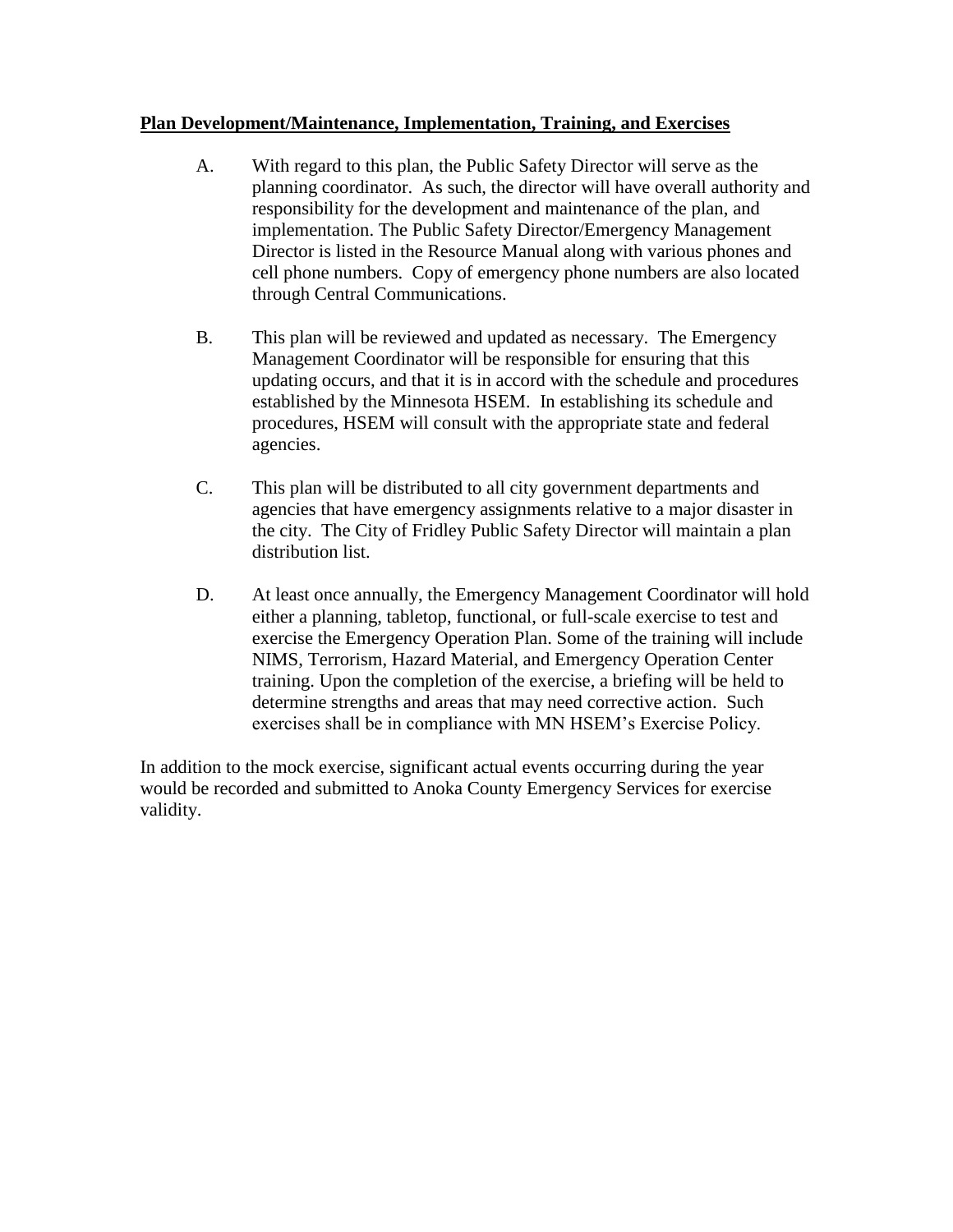# **Annex A Notification and Warning**

### Purpose

To provide an overview of the responsibilities and the procedures whereby the notification of key city officials and the warning of the general public are accomplished.

- II. Responsibilities
	- A. Anoka County Central Communications is the City of Fridley Warning Point. Anoka County Central Communications is responsible for disseminating all watches and warnings to the City of Fridley.
	- B. The Central Communications Supervisor is the Anoka County Warning Point Supervisor. As such, he/she will have responsibility for ensuring all warnings and notifications that received are handled properly.
	- C. The on-scene commander is authorized to activate the Emergency Alert System (EAS) with Central Communications.
	- D. Upon receipt of a warning, the Fridley Police Supervisor On-Duty is responsible for making the following notifications if the Central Communications cannot:
		- 1. Notifying the key city government officials.
		- 2. Notifying radio and/or TV stations.
		- 3. Notifying certain private and public facilities such as hospitals, industries, nursing homes, etc.
	- E. Warning and Notification by Facilities
		- 1. Notifications:

Facilities in Fridley are responsible for making the following notifications, in the order listed, in the event of an accidental release which is subject to the reporting requirements of Section 304.

- a. Local officials: 9-1-1
- b. State Duty Officer: 651-649-5451
- c. National Response Center: 1-800-424-8802 Facility Plan should indicate who is responsible to make notifications

For specific information regarding who is to be notified/ warned, and how, see the City of Fridley Standard Operating Guidelines to Annex A.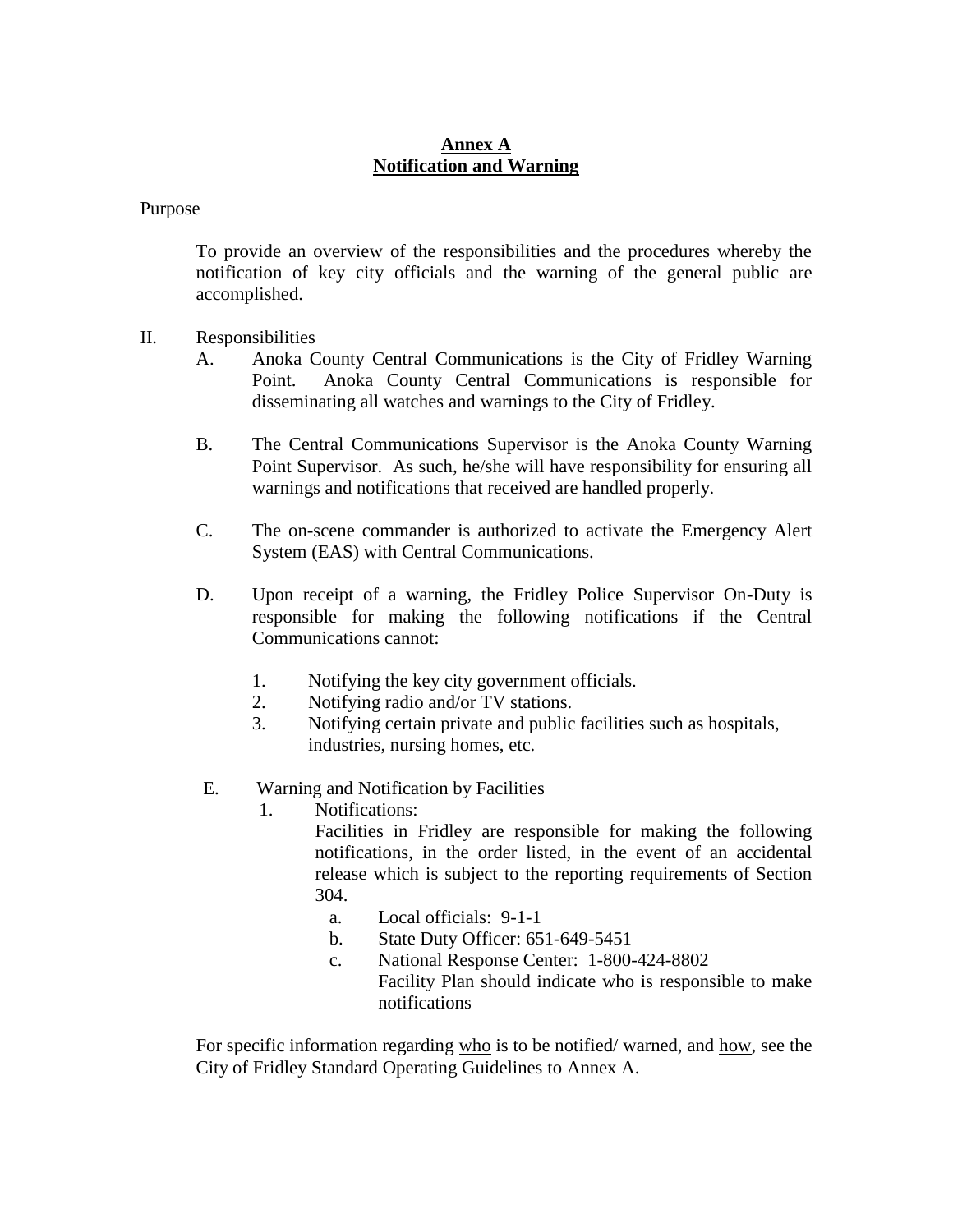### **Annex C Emergency Public Information**

To provide an overview of how emergency public information would be disseminated in the event of a major emergency/disaster.

II. Spokesperson

The Incident Commander usually appoints the Public Information Officer. The Mayor has official authority to release information and will be responsible for assisting the Public Information Officer and vice versa. They will have complete access to all information necessary to carry out their duties as PIO for the City of Fridley.

- III. Policies and Procedures
	- A. If it becomes necessary to establish a news briefing room, Community Room #2 may be used for this purpose. News media personnel would be asked to report to this facility.
	- B. In the event of a protracted disaster/emergency, news releases would be issued on a regular basis.
	- C. Public information would be disseminated through the following radio and TV stations:

| Radio       | TV          |
|-------------|-------------|
| <b>WCCO</b> | <b>WCCO</b> |
| <b>KSTP</b> | <b>KARE</b> |
| <b>KDWB</b> | <b>KMSP</b> |
| <b>KORS</b> | <b>KSTP</b> |

- D. One of the functions of the PIO will be to dispel rumors.
- IV. Support Documents

Prepared public information supplements for release to radio, TV, and newspapers, are on file in the City of Fridley Emergency Management Director's office.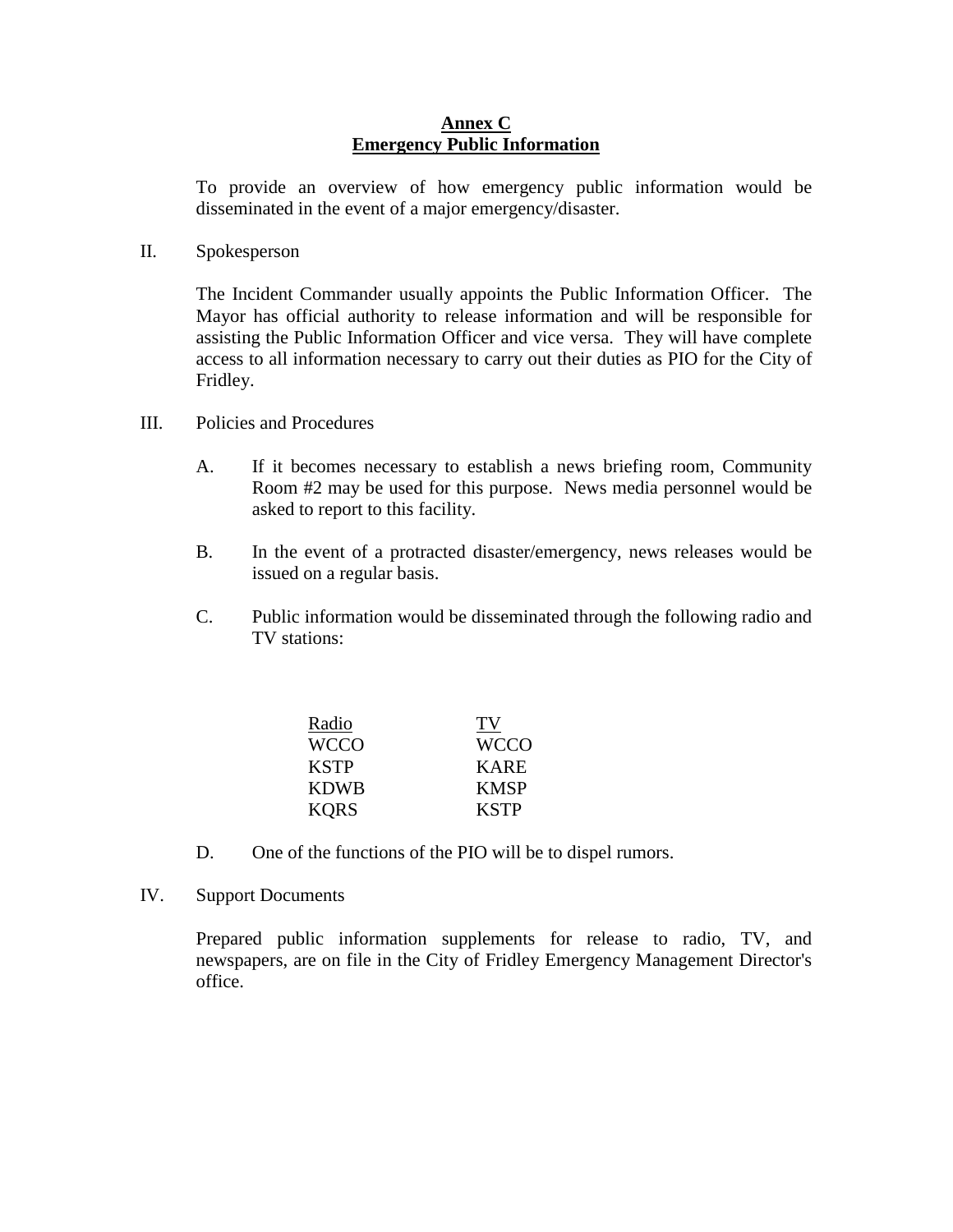# **Public Information Officer**

The Public Information Officer (P.I.O.) is designated by the Incident Commander.

The P.I.O. is the only person responsible for providing information to the media.

All other responders involved in the incident should refer questions, public inquiries, rumor control issues or comments about the incident from the media to the P.I.O.

If necessary to set up a media briefing, this area should be away from the actual Emergency Operations Center.

The P.I.O. should have a clear understanding from the Incident Commander as to exactly what information should be released to the media. The P.I.O. should make every effort to stick to the guideline for information established by the Incident Command.

A schedule of times for news updates should be established and adhered to.

# **Annex D Search and Rescue**

Purpose

To describe in general how search and rescue would be accomplished in the City of Fridley following a disaster.

### II. Responsibility

Within the City of Fridley, the primary responsibility for search and rescue belongs to the Fridley Fire Department. Back-up assistance for search and rescue would be available from the following:

Fridley Fire Explorers Fridley Police Department Fridley Police Explorer Unit / Reserve Unit Fridley Public Works Department

III. Supporting Agencies/Organizations The Anoka County Specialized Rescue Team (SRT) The Anoka County Ranger Unit Individual City Police Reserve Units Area K-9 Units Mutual Aid Fire/Police Departments Civil Air Patrol National Guard State Duty Officer can also assist on other help Community Emergency Response Team (CERT)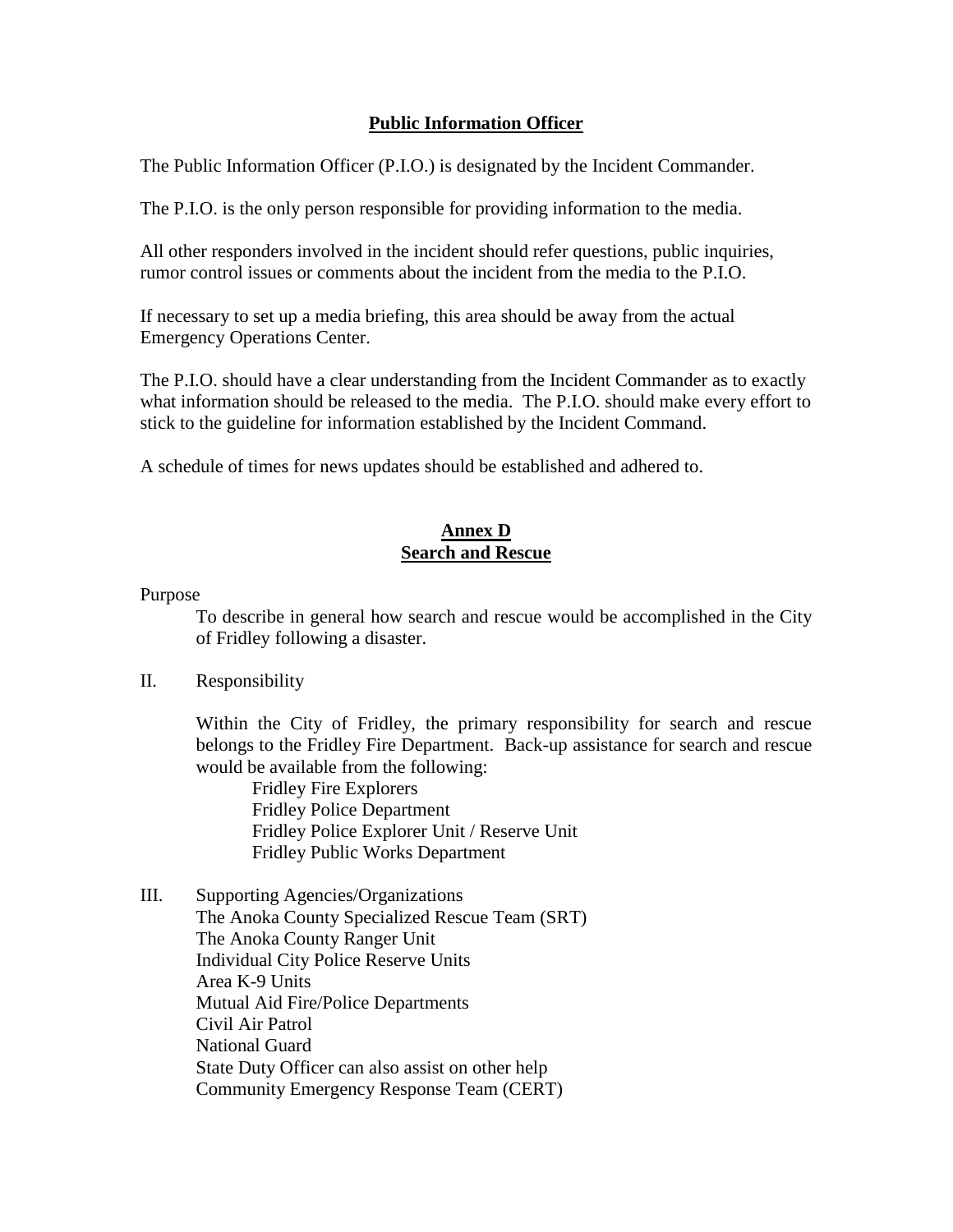# **Annex E Health/Medical**

#### Purpose

To provide an overview of how the health/medical care needs of Fridley residents would be met in the event of a major disaster.

Responsibilities

A. Hospital Care: Injured victims would be transported to Unity or Mercy Hospital. If more hospitals were required we would use the following:

North Memorial - Robbinsdale Hennepin County Medical Center (HCMC) – Minneapolis Regions Other area hospitals

B. Ambulance Service: Alina is the primary carrier of injured victims including special needs victims. If more ambulances were required we would use the following:

North Memorial - Robbinsdale Hennepin County Medical Center (HCMC) - Minneapolis

- C. First Aid: Anoka County Health Nurses and the Red Cross would be available to provide immediate first aid to disaster victims suffering minor injuries and to those injured in the reception and care facilities. More seriously injured individuals would be taken from the reception and care facilities to the above listed hospitals.
- D. Emergency Mortuary: Mortuary operations would be the responsibility of the Anoka County Medical Examiner and in coordination with Anoka County Emergency Preparedness.
- E. Health Threats: Potentially serious or actual health threats as a result of the disaster would be the responsibility of the Anoka County Community Health and Environmental Services.
- F. The Red Cross will provide information and referral services to any disaster victim and their families.
- G. Crisis Counseling: The Human Resource Director in Fridley is responsible for coordinating crisis counseling for city employees.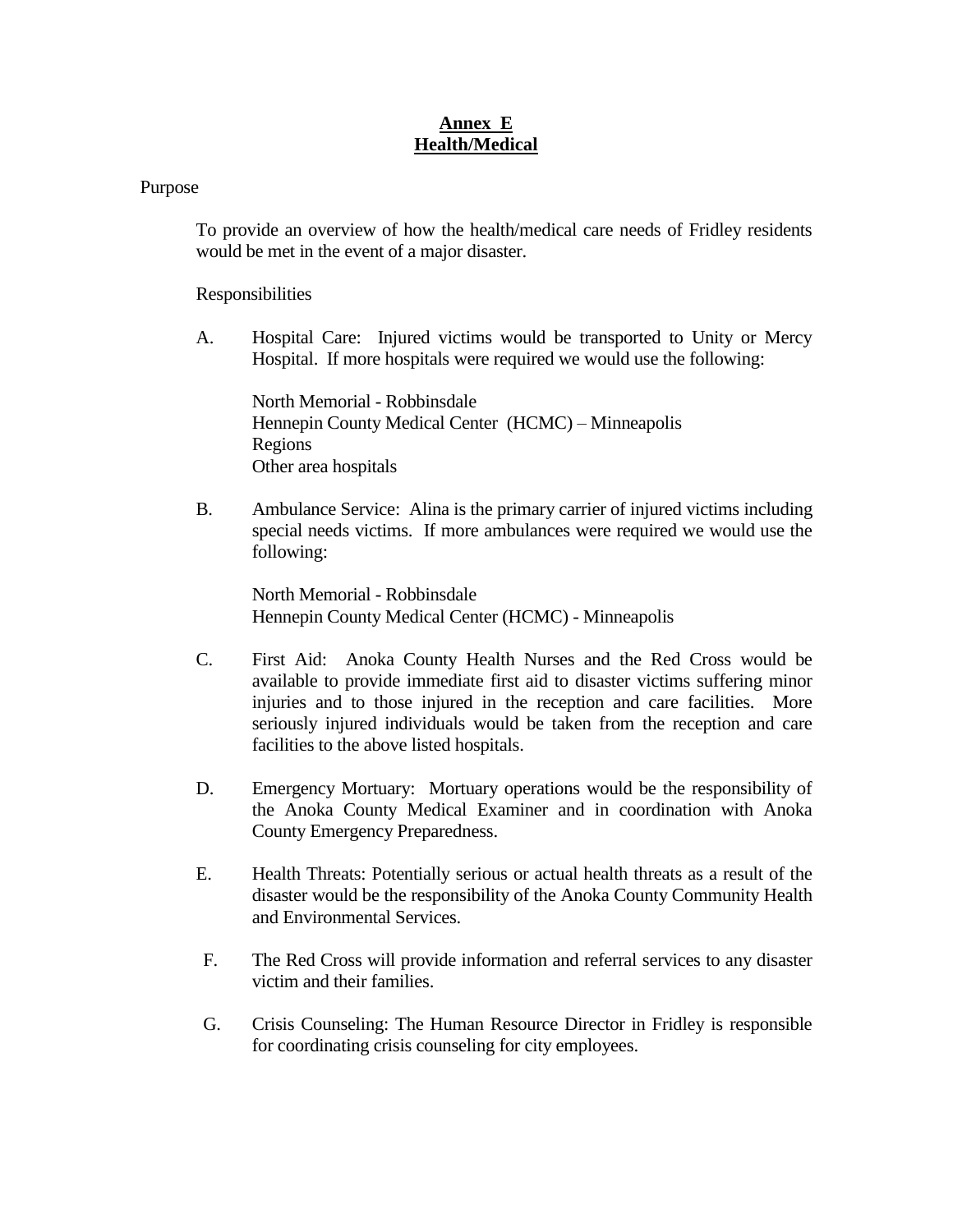- H. Crisis Counseling for victims: The American Red Cross, Anoka County Community Health and Environmental Services.
- I. Coordination of Health Protection measures: Anoka County Control disease-bearing pests: MN Dept. of Health and Dept. of Agriculture Decontamination: Local fire and Hazmat Teams Detecting potential biological, chemical, and radioactive agents: Local fire and Hazmat Teams Detecting and Monitoring food contamination: MN Dept. of Health, Anoka County Community Health Respiratory protection: Anoka County Dept. of Health Mass Clinics: Anoka County Dept. of Health Water Purification: City of Fridley and Dept. of Natural Resources
- III. Coordination

Fridley Emergency Management Personnel are responsible for coordinating medical / heath care responses. However, in a significant disaster support will be provided by Central Communications and the County Emergency Operations Center.

Tracking Injured Victims: Set up liaisons with Unity and Mercy Hospitals to track injured victims. The liaison will contact the EOC with information.

- IV. Local Supporting Plans and Personnel
- A. Unity and Mercy Hospitals maintain "All Hazards" disaster plans.
- B. Unity and Mercy Hospitals have established procedures regarding which hospital an injured patient should be transported to.
- C. North Memorial and Hennepin County Medical Center have entered into a mutual aid agreement with Mercy and Unity Hospitals.
- D. The Anoka County Resources Manual contains a list of supplies, personnel, ambulance and other health/medical services.
- E. Unity and Mercy have the capability to decontaminate radiologically, biologically, and chemically contaminated casualties in coordination with local fire dept. and Hazmat teams.
- V. State Supporting Personnel

Support is available from the Minnesota Department of Health in responding to radiation incidents as well as support from the Duty Officer in the event of a catastrophic incident. (See Radiological/Hazardous Materials Protection Annex/SOPs for more detailed information.)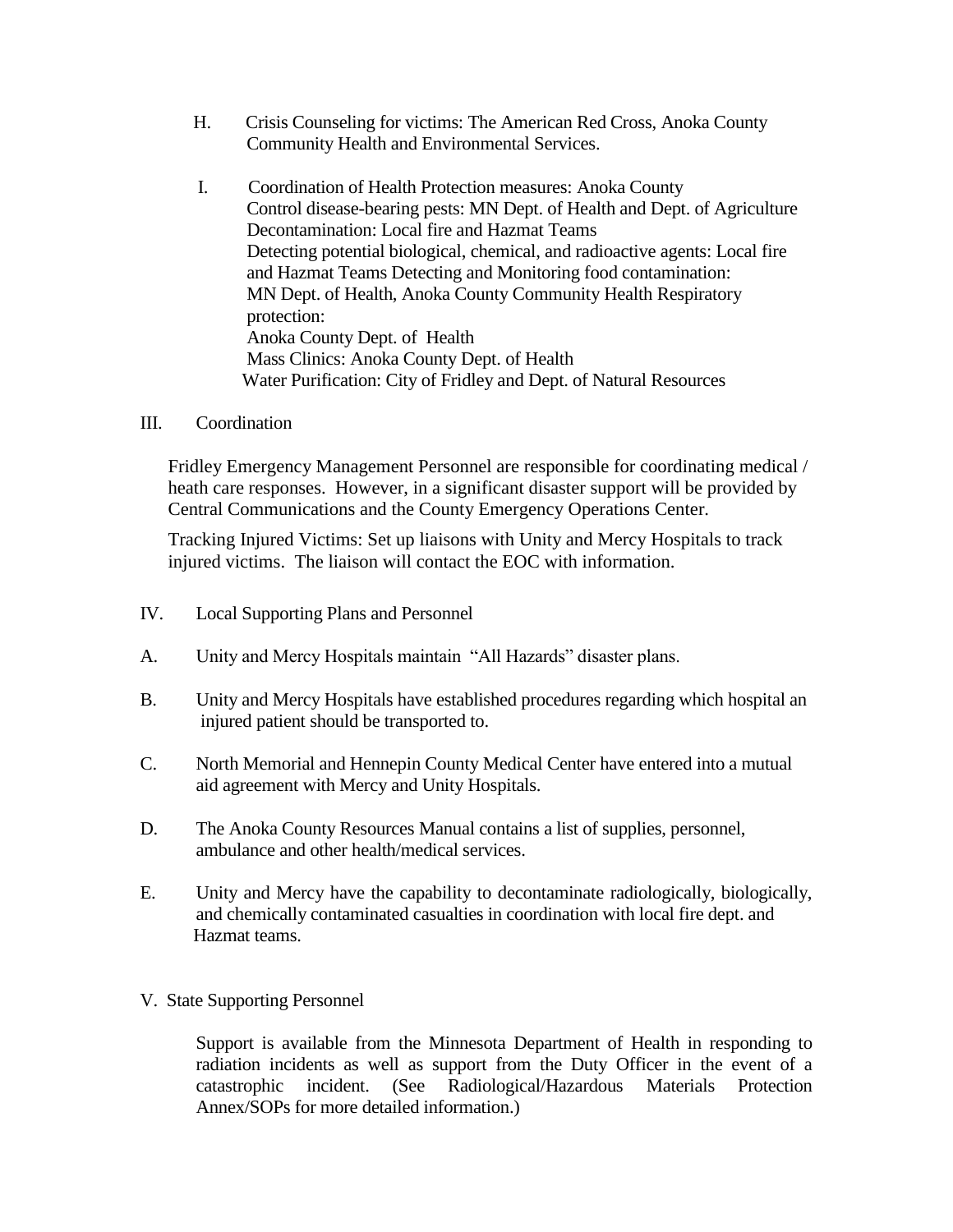#### Vl. Mass Care

Temporary facilities for mass care would include the Fridley Community Center and any available school not used as a shelter.

# **Annex F Evacuation and Control**

### I. Purpose

To outline how evacuation and traffic control would be carried out due to a disaster in Fridley.

#### II. Responsibilities

The Emergency Management Director or his/her designee is the individual responsible for the issuance of an **evacuation order** after consultation with elected officials and other staff**.** Within the City, the Fridley Police Department would be responsible for coordination of any large-scale evacuation and the resulting traffic control problems. Back-up assistance for evacuation and traffic control would be available from the following:

> Fridley Fire Department Fridley Fire Department Volunteers Fridley Police Explorers / Reserves Anoka County Reserves

In the event of a hazardous materials incident, the Fire Chief, in consultation with a local or state hazardous materials specialist would be responsible for determining if sheltering in place or evacuation is the proper course of action and for re-entry (re-population).

The Emergency Operations Center in the City of Fridley shall serve as an alternate to the Incident Commander, in determining and deciding the need for actual or precautionary evacuation, or for shelter-in-place and for re-entry (repopulation).

#### III. Procedures

A. Residents to be evacuated would be notified of the need by the Fridley Fire or Police Departments.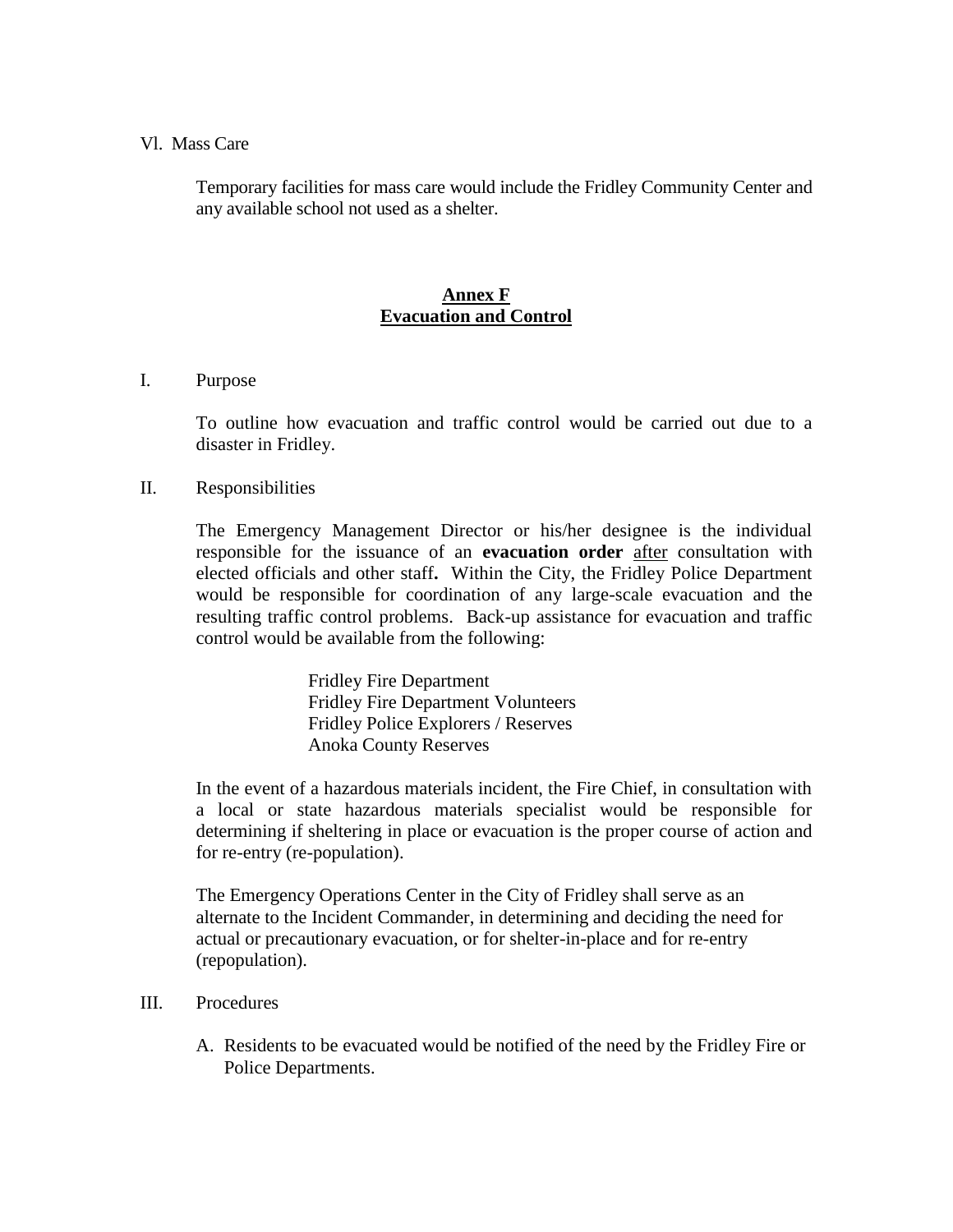B. Law enforcement personnel would establish traffic control points at major intersections. Control points to be established dependent upon the location of the disaster.

The Anoka County Sheriff's Office will have primary responsibility for assisting handicapped, elderly, mobility impaired and other individuals unable to evacuate themselves. Residents will be advised to ask for assistance (via radio/TV or house -tohouse canvassing) to call a specific number if assistance is needed.

- D. The Fridley Police Department will have primary responsibility for maintaining access control and security for the evacuated areas.
- E. In consultation with local and/or state hazardous materials specialists, the fire department will be responsible for determining when evacuees can safely return to their residences.
- F. The Fridley Police Department and Community Service Officers will assist citizens with pet evacuation. Found and unclaimed pets will be sheltered at the veterinarian the City has a contract with.
- IV. Resources Available
	- A. The incident commander or designee will be responsible for coordinating all private and public transportation.
	- B. Local bus services could provide buses, if needed, to assist in the evacuation process. These vehicles may also serve as a means of transportation for essential workers to and from risk areas.
	- C. Assistance for traffic control and security may be available from the Sheriff's Reserve Unit or individual Police Reserve Units.

# **Annex G Fire Protection**

### Purpose

To summarize how fire protection is provided in the City of Fridley.

II. Responsibilities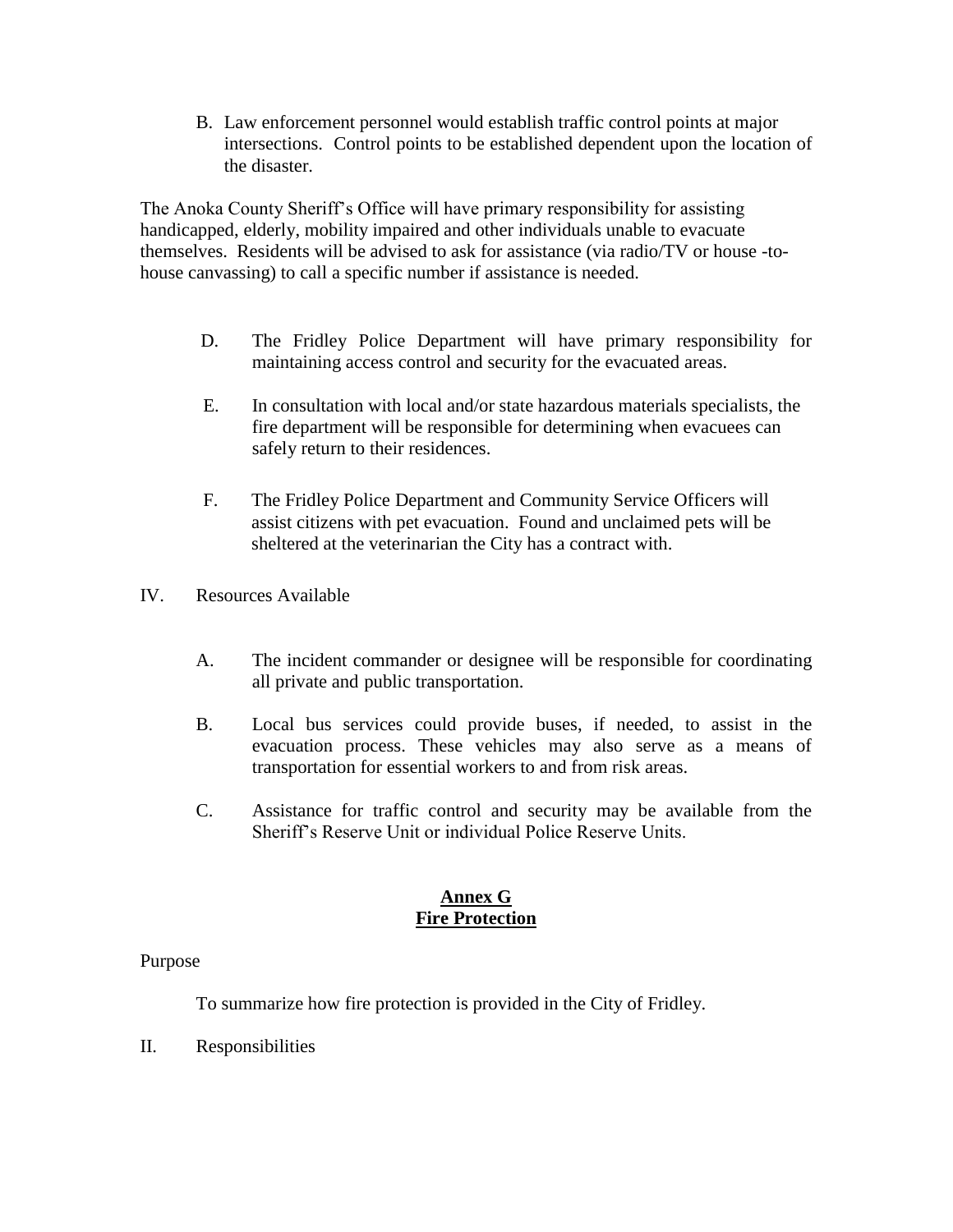- A. Fire protection in Fridley is provided by the Fridley Fire Department which has full time and paid-on-call personnel.
- B. Supporting: In addition to their primary responsibility of providing fire protection, the fire department will have other responsibilities in the event of a disaster. This generally will include:
	- 1. Coordinate/assist with search and rescue efforts within Fridley.
	- 2. Provide heavy and light rescue services.
	- 3. Provide first responder/EMS services.
	- 4. Respond to hazardous materials incidents, within the limits of their HAZMAT response training received.
- III. Mutual Aid Agreements

The Fridley Fire Department participates in mutual aid agreements that involve the following fire departments: North Suburban Mutual Aid.

lV. Communications Capability

Fridley Fire Department vehicles are equipped with radio communications equipment and talk groups listed in the Resource Manual:

Fire Department personnel may be equipped with cell phones.

Radios are all 800 MHZ talk groups.

### **Annex H Damage Assessment**

Purpose

To provide an overview of how damage assessment would be accomplished following a disaster in the City of Fridley.

- II. Responsibilities
	- A. The City of Fridley Emergency Management Director is responsible for:
		- 1. Developing and training a damage assessment "team" composed of municipal and/or private sector agency representatives.
		- 2. Maintaining an up-to-date listing of damage assessment team personnel.
		- 3. Maintaining the procedures to be followed for damage assessment.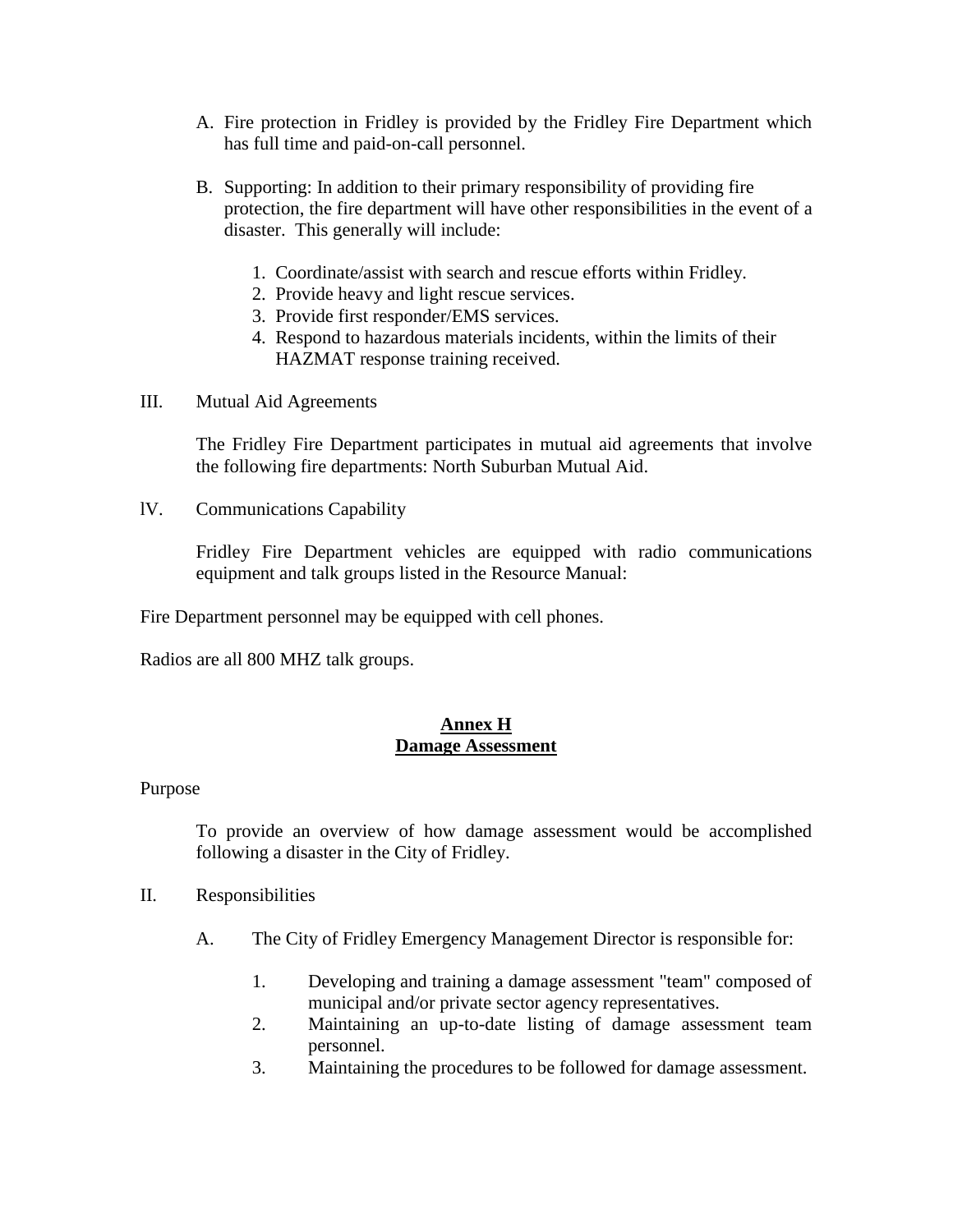- 4. Coordinating the damage assessment process (following the occurrence of a disaster).
- B. City government officials who, depending upon the nature of the disaster, would participate as members of a damage assessment team include:
	- 1. City Engineer and Public Works Director
	- 2. City Assessor
	- 3. City Finance Director
	- 4. City Emergency Management Director
	- 5. Fire Chief
	- 6. City Building Inspector
- C. Private Sector Agencies
	- 1. Red Cross
	- 2. Realtors
	- 3. Insurance Companies
- III. Policies and Procedures
	- A. A damage assessment will be initiated as soon as practical following the occurrence of a disaster.
	- B. Where possible and when appropriate, pictures will be taken of damage areas, and city maps will be used to show the location of damage sites.
	- C. When damage assessment is carried out in conjunction with a request for state or federal disaster assistance, the Fridley Emergency Management Director will contact the County Emergency Management Director, who will coordinate with the Minnesota Division of Emergency Services (DES).
	- D. When possible, the Fridley Emergency Management Director and other appropriate local government officials will participate in damage assessment procedure training.
- IV. Supporting Documents

For Additional information and guidance, refer to:

Disaster Response and Recovery: A Handbook for Local Government.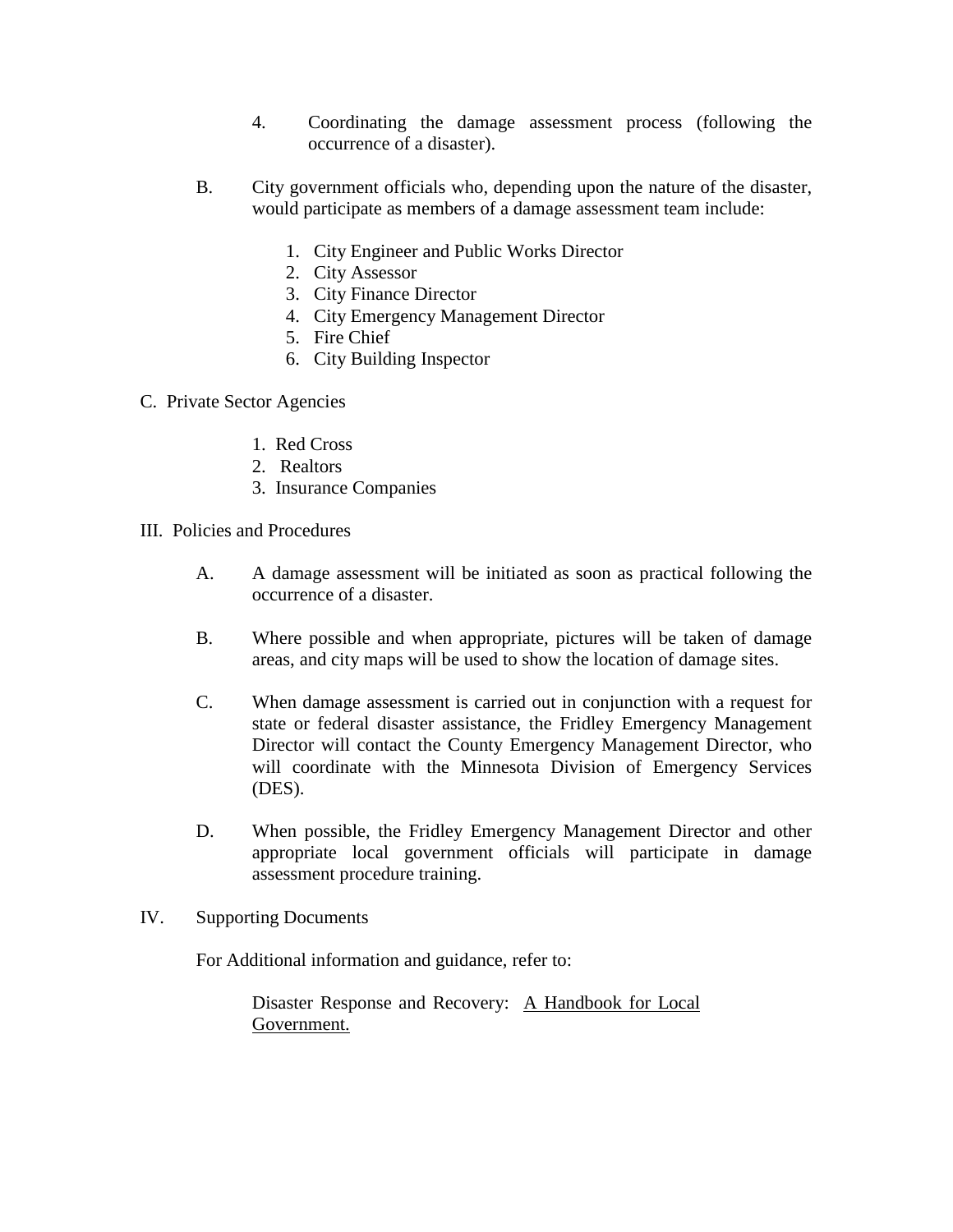# **Annex I Mass Care**

### Purpose

To describe how the congregate care (emergency housing, feeding, clothing, and counseling) needs of the City of Fridley residents would be met in the event of a disaster. To describe the process for managing volunteer resources and donations.

- II. Responsibilities
	- A. The following Fridley and/or Anoka County government departments/private sector agencies are responsible for ensuring that the congregate care needs of disaster victims and volunteers are met:
		- 1. Emergency housing Red Cross and Anoka County Human Service Division.
		- 2. Emergency feeding Red Cross and Salvation Army
		- 3. Emergency clothing Red Cross and Salvation Army
		- 4. Counseling Anoka County Social Services and American Red Cross.
		- 5. Donations-American Red Cross
	- B. Additional responsibilities
		- 1. Registration of victims and volunteers American Red Cross.
		- 2. Inquiry and Referral (regarding disaster victims) American Red Cross
		- 3. Law Enforcement in reception and registration centers and lodging facilities - Fridley Police Department.
		- 4. Public Safety Peer Counseling American Red Cross
		- 5. Coordination of volunteer management- American Red Cross
- III. Coordination of Congregate Care

The Fridley Emergency Management Director is responsible for providing overall coordination of the congregate care function. In order to facilitate this coordination, Anoka County Social Services and American Red Cross would provide a representative for the Emergency Operations Center (EOC).

IV. Available Resources

The following congregate care resources/facilities are described in the Congregate Care SOP, the Evacuation & Traffic control SOP and the Anoka County Resource Manual.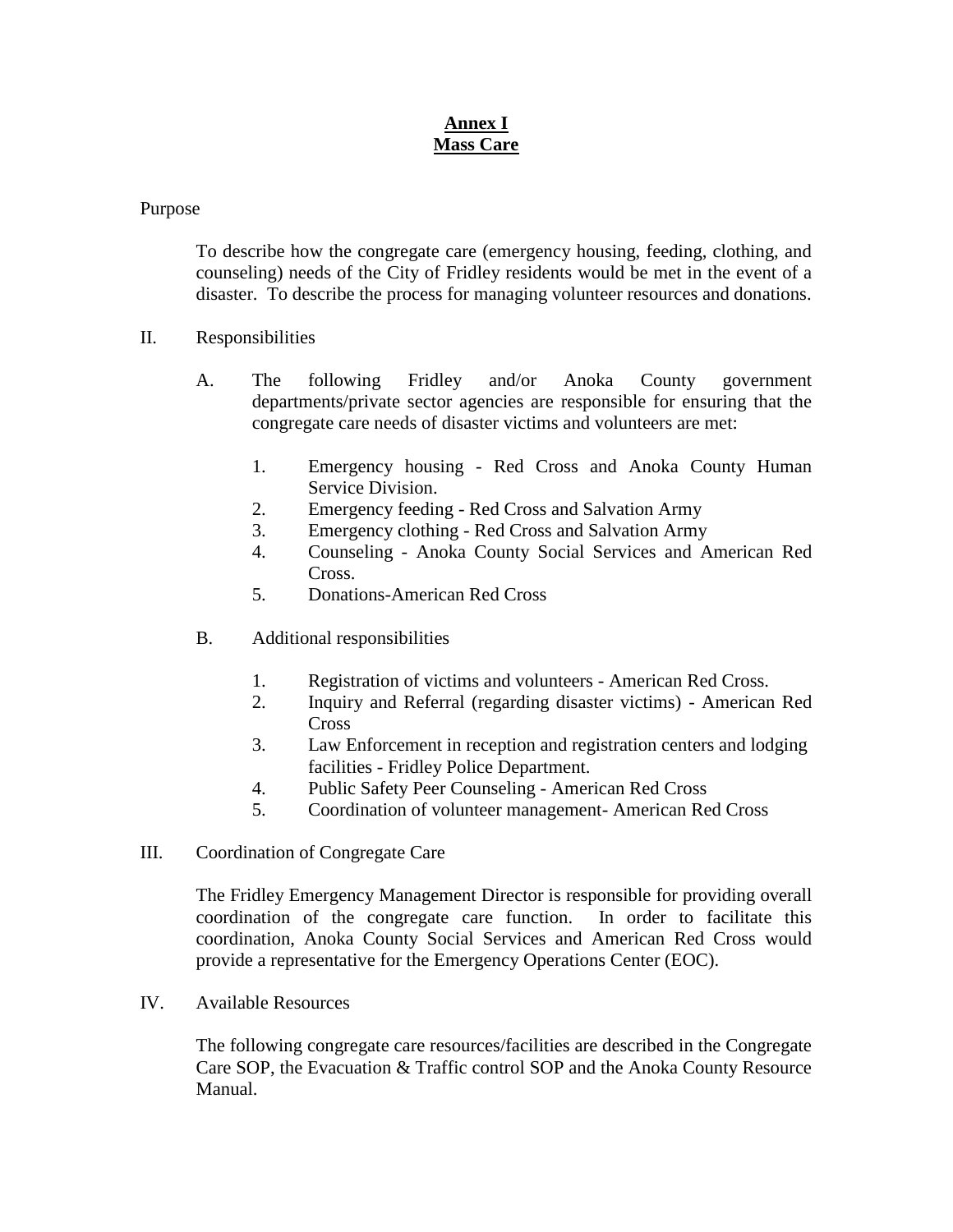- A. Potential reception and registration centers (for incoming evacuees from other areas) .
- B. Congregate Care Facilities
- C. Mass Feeding Providers
- D. Severe Weather Shelters
- E. Bulk Food Supplies
- V. Supporting Documents

Updated written agreements from shelter facilities are on file with the American Red Cross as well as the Disaster Plan for the American Red Cross. These documents are on file in the Anoka County Emergency Services Director's Office.

### **Annex J Debris Clearance**

Purpose

To describe how debris clearance would be accomplished following a disaster in the City of Fridley.

II. Responsibilities

The City of Fridley Public Works Department is responsible for debris clearance.

- III. Policies and Procedures
	- A. Except in unusual circumstances, removal of debris from private property would be the responsibility of the property owner.
	- B. Debris would be disposed of at a place to be designated. \*\*\*See Map of proposed locations for temporary storage.\*\*\*
	- C. If additional debris clearance-type equipment were needed, it could be obtained from Anoka County, and from municipalities that are part of the Regional Mutual Aid Association: